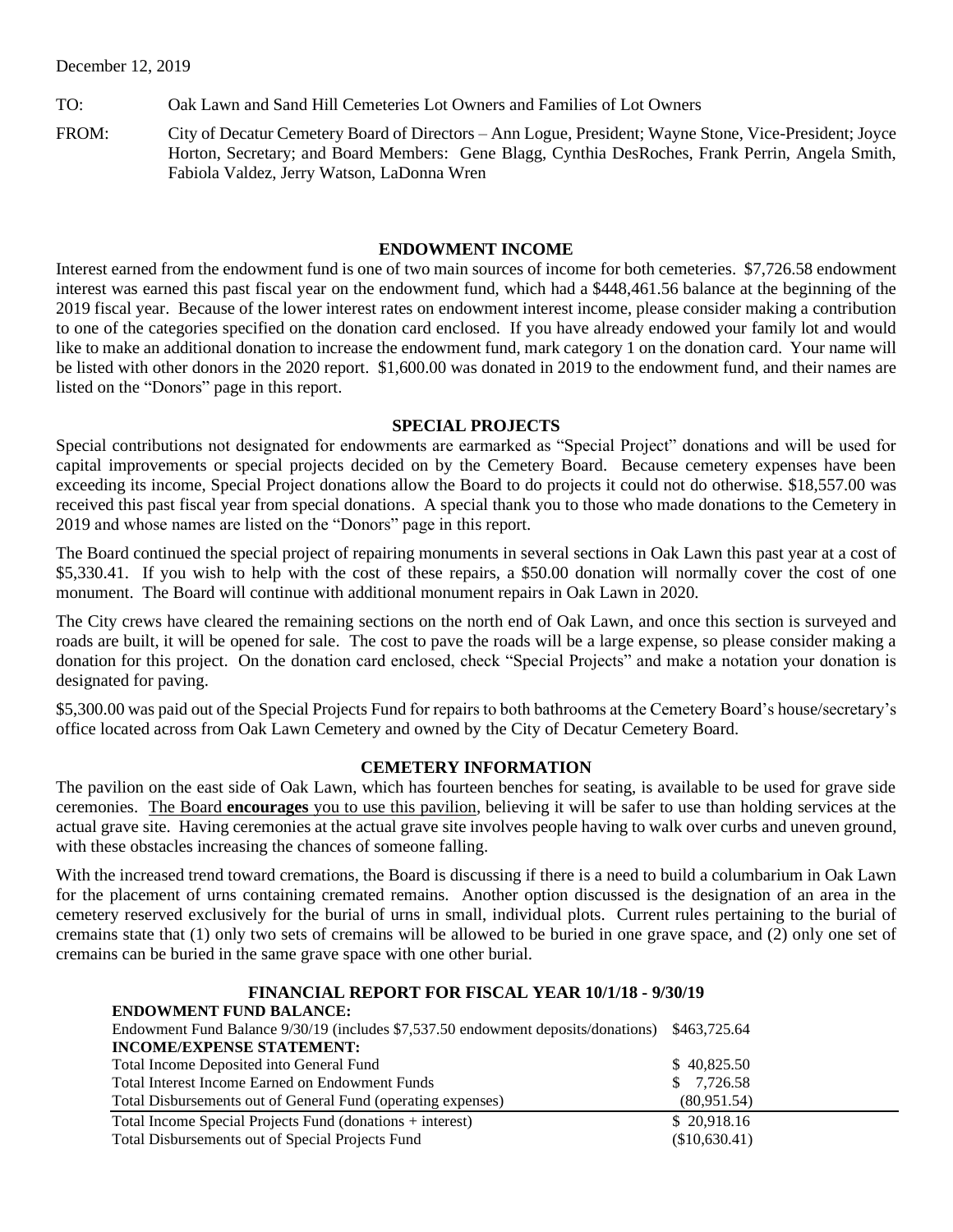# **DECATUR CEMETERY BOARD 2019 SUMMARY REPORT**

Both Oak Lawn Cemetery and Sand Hill Cemetery are part of a single municipal cemetery system operated by the City of Decatur. The Board is appointed annually by the Decatur City Council and is under City supervision. Its financial operations are managed by the City. The Board meets bimonthly, in the odd-numbered months, on the second Monday, at the City Hall at 10:00 a.m. Meetings are open to all lot owners. Individuals who wish to address the Board must sign an "Opinion/Speaker Registration Form" and are allowed three minutes to speak (six minutes if needing assistance from the interpreter they bring.) They can only address items listed on that meeting's Agenda.

**SALE OF GRAVE SPACES** - The current price of \$600.00 for each grave space is the same for both cemeteries, which includes a perpetual care fee to provide upkeep of the space. Lots can be purchased from Joyce Horton or Chet Niblett. The phone number for Decatur Cemetery Board is 940-627-3980.

**MAINTENANCE/UPKEEP FEES** - Because of the decrease in income from endowment interest, it is very important that each family who has a lot purchased prior to 1984 in Oak Lawn or Sand Hill makes sure their family lot is being taken care of by either paying yearly dues or by paying the required amount to provide perpetual care for the lot.

(1) For all lot owners who purchased lots prior to 1984 and who have not endowed their lot, annual dues are required for upkeep of lots. The \$10.00 minimum, payable in January of each year, will provide upkeep for up to five grave spaces with \$2.00 added for each additional space.

(2) Lot owners who purchased lots prior to 1984 may choose to endow their lots instead of paying annual upkeep dues. The \$125.00 minimum will provide upkeep for up to five grave spaces with \$25.00 added for each additional space. The money is placed in a perpetual care fund, known as the endowment fund. Only the interest earned from the endowment fund can be used for general operating expenses. Endowments deposited into the endowment fund cannot be used.

Since 1984 a perpetual care fee is included in the purchase price. If you purchased a lot after 1984 you DO NOT owe anything for upkeep. Donations to increase the endowment fund or to Special Projects are appreciated, though.

**MEMORIAL FUND** - A memorial fund was established by the Board for those wishing to contribute to the memory of a friend or loved one. A card will be sent to the family informing them of the memorial gift. The names of those who made memorial donations in 2019 are listed with other donors in this report.

**2019 CEMETERY OPERATION** – Both Oak Lawn and Sand Hill Cemeteries are maintained by private mowing firms. In the fiscal year ending September 30, 2019, Oak Lawn was mowed and trimmed numerous times at a total cost of \$55,533.80 and Sand Hill was mowed six times at a total cost of \$2,250.00. \$3,400.00 was paid for the removal of dead trees at Oak Lawn. We appreciate the assistance provided by the City's crews who worked at Oak Lawn throughout the year providing routine services including trimming trees and shrubs, removing trash, repairing roads and water leaks, and adding dirt to graves needing maintenance.

Other cemetery expenses included \$1,200.28 for insurance and \$2,553.11 for taxes on cemetery property, \$1,110.00 for six loads of dirt to fill in graves, and \$1,183.92 for the rental of portable restrooms at Oak Lawn. Additional expenses included electricity for the flagpole light at Oak Lawn, providing water at Oak Lawn for those needing to water flowers/trees, telephone and other office expenses, and upkeep on the secretary's house/office owned by the Cemetery Board.

**NEW REGULATIONS -** To show respect for those buried in the cemetery and their loved ones who visit, we ask that a quiet and respectful conduct be observed in the cemetery. To help assure this, the City passed an Ordinance in 2017 stating the open consumption of alcoholic beverages is not allowed in the cemeteries. Also, action taken in 2017 stating that no one is allowed in the cemeteries between the hours of 8 p.m. and 7 a.m. will show respect and also help prevent vandalism and accidental damage to lots. Gates are locked nightly.

## **The Rules and Regulations were revised and approved by the Decatur City Council June 10, 2019. Enforcement of these rules is set to begin to remove items in violation of the rules. Please remove items not allowed.**

To help us maintain current contact information, please send us the names and addresses of your adult children or family members who are not on our mailing list. If you or any family members prefer to receive future yearly reports delivered to your e-mail, send your e-mail address on the enclosed donation/comment card and return in the enclosed envelope.